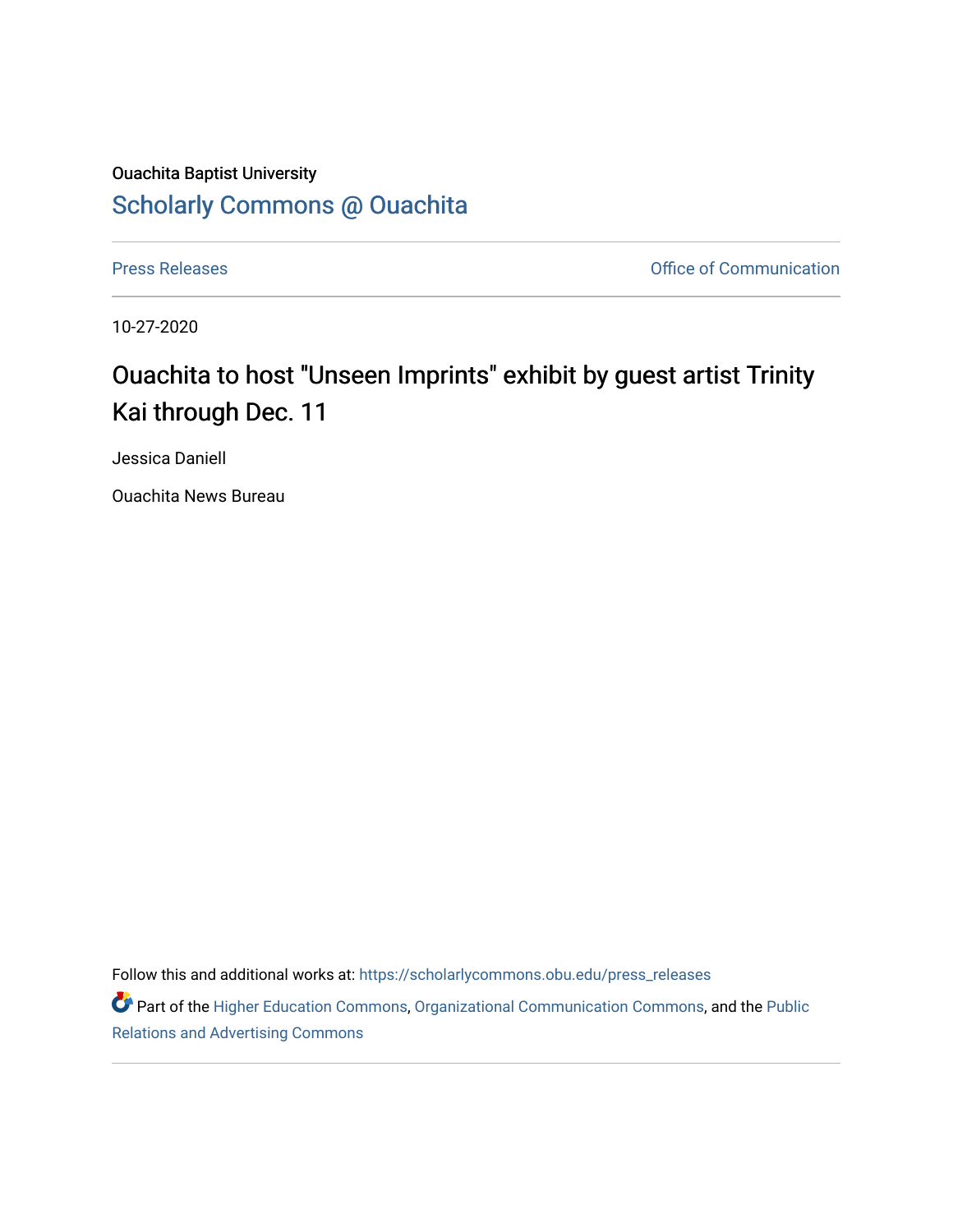

For immediate release

**Ouachita to host "Unseen Imprints" exhibit by guest artist Trinity Kai through Dec. 11**



*By Jessica Daniell* Oct. 27, 2020 For more information, contact OBU's news bureau at [newsbureau@obu.edu](mailto:newsbureau@obu.edu) or (870) 245-5206

ARKADELPHIA, Ark.—Ouachita Baptist University's Rosemary Adams Department of Visual Arts will host "Unseen Imprints," an exhibit by guest artist Trinity Kai, beginning Monday, Nov. 2. The exhibit will be displayed in the Rosemary Gossett Adams Gallery on the first floor of Moses-Provine Hall through December 11 and is free and open to the public.

According to Kai's show statement, "Unseen Imprints" is "a collection of works that examine the emotional impact that humans leave on one another." The exhibit includes self-portraiture, written language and materiality to express the personal experiences that have shaped the artist, particularly her experiences as a person with Albinism.

"Through this body of work, I want people to contemplate what and how they feel when looking and engaging with the work, to recognize their own imprints and be aware of the imprints they may place on others," Kai said.